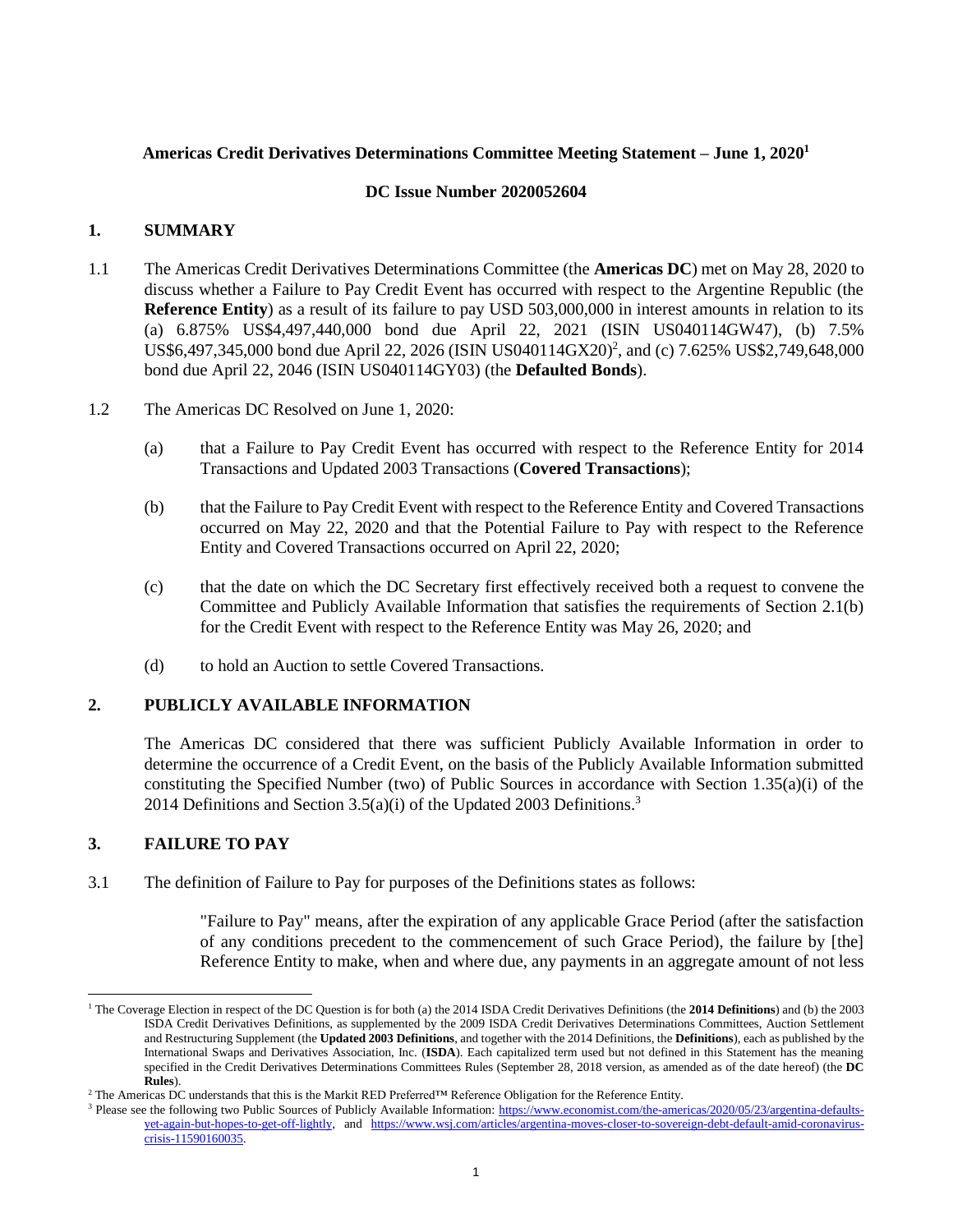than the Payment Requirement under one or more Obligations, in accordance with the terms of such Obligations at the time of such failure.

- 3.2 In Resolving that a Failure to Pay Credit Event has occurred with respect to the Reference Entity for Covered Transactions, the Americas DC reached the following conclusions:
	- (a) "*Expiration of any applicable Grace Period…"*

The Defaulted Bonds had coupon payments due on April 22, 2020. The terms of the Defaulted Bonds apply a 30 calendar day grace period. The grace period therefore expired on May 22, 2020.

(b) *"payments in an aggregate amount of not less than the Payment Requirement…"*

Based on submitted Publicly Available Information, the Americas DC determined that the relevant payment failure exceeded the Payment Requirement of USD 1,000,000.

(c) "*under one or more Obligations"*

The Americas DC determined that Defaulted Bonds constituted an "Obligation" of the Reference Entity under the Definitions, as discussed below.

# **4. APPLICABLE OBLIGATION CATEGORY AND OBLIGATION CHARACTERISTICS**

- 4.1 In order to constitute an "Obligation", a Defaulted Bond must be a "Bond" for purposes of the Definitions and either (a) be specified as the Reference Obligation or (b) satisfy the following Obligation Characteristics applicable to the Standard Latin America Sovereign Transaction Type:
	- (a) Not Domestic Currency;
	- (b) Not Domestic Law;
	- (c) Not Domestic Issuance; and
	- (d) Not Subordinated.
- 4.2 The Americas DC determined that each of the Defaulted Bonds satisfied the applicable Obligation Category ("Bond") purposes of the Definitions. Further, each of the Defaulted Bonds satisfied the "Not Domestic Currency" and "Not Domestic Law Obligation" Characteristics, as they are each denominated in US Dollars and governed by New York law. The Americas DC determined that the Defaulted Bonds satisfied the "Not Domestic Issuance" Obligation Characteristic on the basis that all three of the Defaulted Bonds are listed on the Luxembourg Stock Exchange<sup>4</sup>.
- 4.3 With respect to the "Not Subordinated" Obligation Characteristic, the Listing Memorandum for the Defaulted Bonds describes the status of the Defaulted Bonds in relevant part as follows:

*The New Bonds will constitute direct, general, unconditional and unsubordinated obligations of the Republic for which the full faith and credit of the Republic is pledged* [emphasis added].<sup>5</sup>

l

<sup>4</sup> See the Prospectus Supplement to the Prospectus dated October 27, 2017 (the **Offering Document**) listed at:

<https://www.bourse.lu/security/US040114GW47/250568>

 $5$  See the Offering Document at p 6.